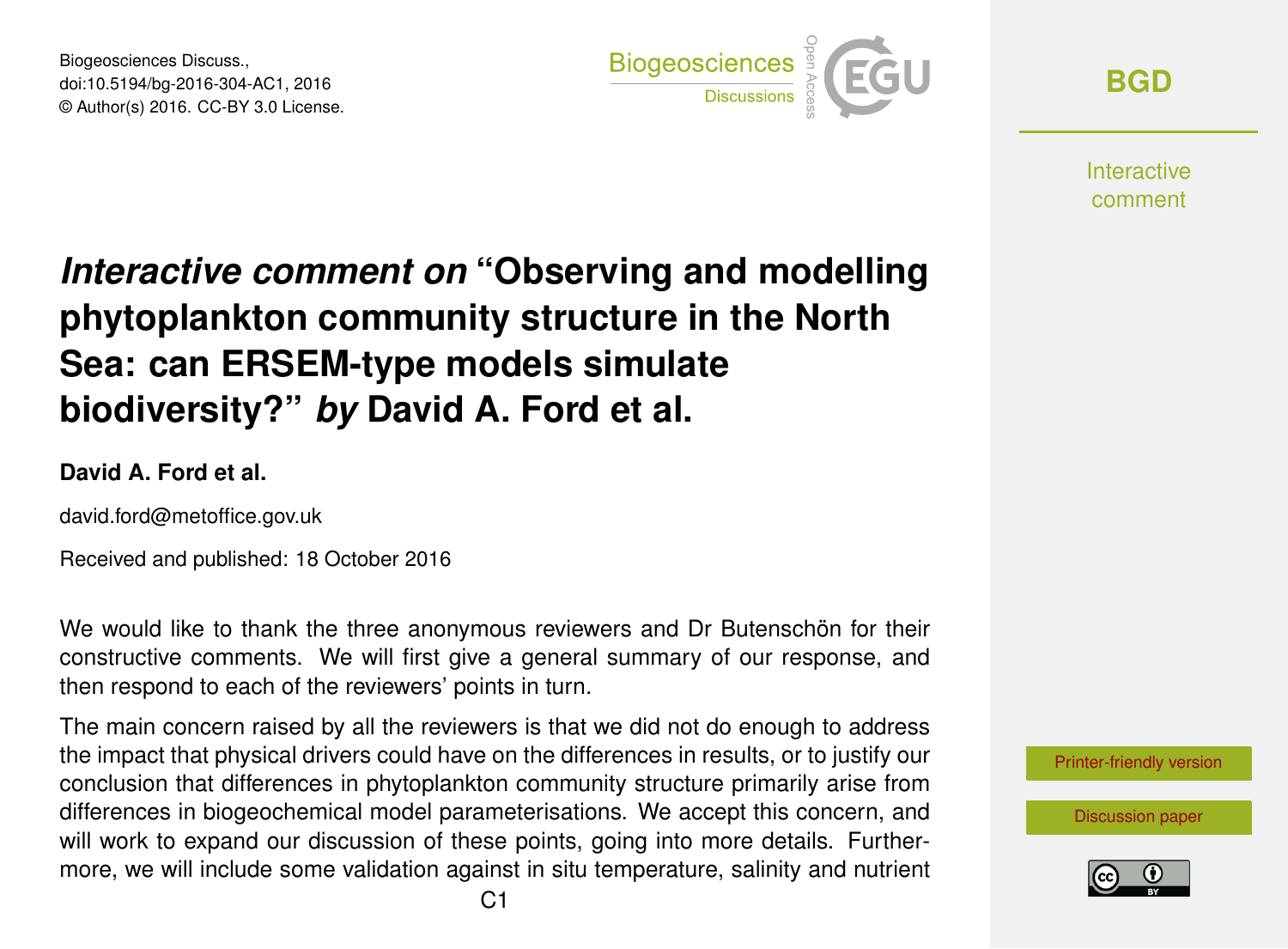data. However, we also stress that a detailed comparison of these processes was not our aim, and we will make this clearer in the manuscript. Our aim was to provide an initial assessment of phytoplankton community structure against a new set of observational data, using pre-existing model configurations, with a preliminary discussion of the reasons behind any differences. To be confident of our conclusions will require further experiments in a more controlled manner, and so we will also expand our discussion to propose targeted experiments which would lead on from our study. We will also revise the title to remove the reference to "biodiversity", add a figure showing the model domains and cruise tracks, replot other figures to be as clear, consistent and useful as possible, discuss and compare results from other studies in the literature, and address the various other points raised (detailed below).

#### **Detailed response to Reviewer 1**

*"I suggest using more contrasted "pole" colors in the triangular representation used in figure 11."*

This has also been raised by the other reviewers, and we will replot it with more contrasting colours.

*"As far as the models are concerned, a simple comparison between two versions of 3D-distributed ERSEM model is interesting, but rather difficult to be analysed, because both the physics and the biogeochemistry are different. As a caricatural example, the comparison between the assimilated temperature of NEMO-ERSEM and the freerunning temperature of GETM-ERSEM-BFM (figure 4) seems to me inapplicable. Secondly, when strong differences appear, the authors should try to explain more what process (physical or biogeochemical) can be thought to be possibly the main driver."*

We accept that the many differences in the physics and other experimental configurations preclude a thorough assessment of the reasons behind the differences in results. This was not our aim, and we will state this more clearly. Nonetheless, where differences in results are discussed, we will endeavour to do so in more detail. Figure 4 was

### **[BGD](http://www.biogeosciences-discuss.net/)**

Interactive comment

[Printer-friendly version](http://www.biogeosciences-discuss.net/bg-2016-304/bg-2016-304-AC1-print.pdf)

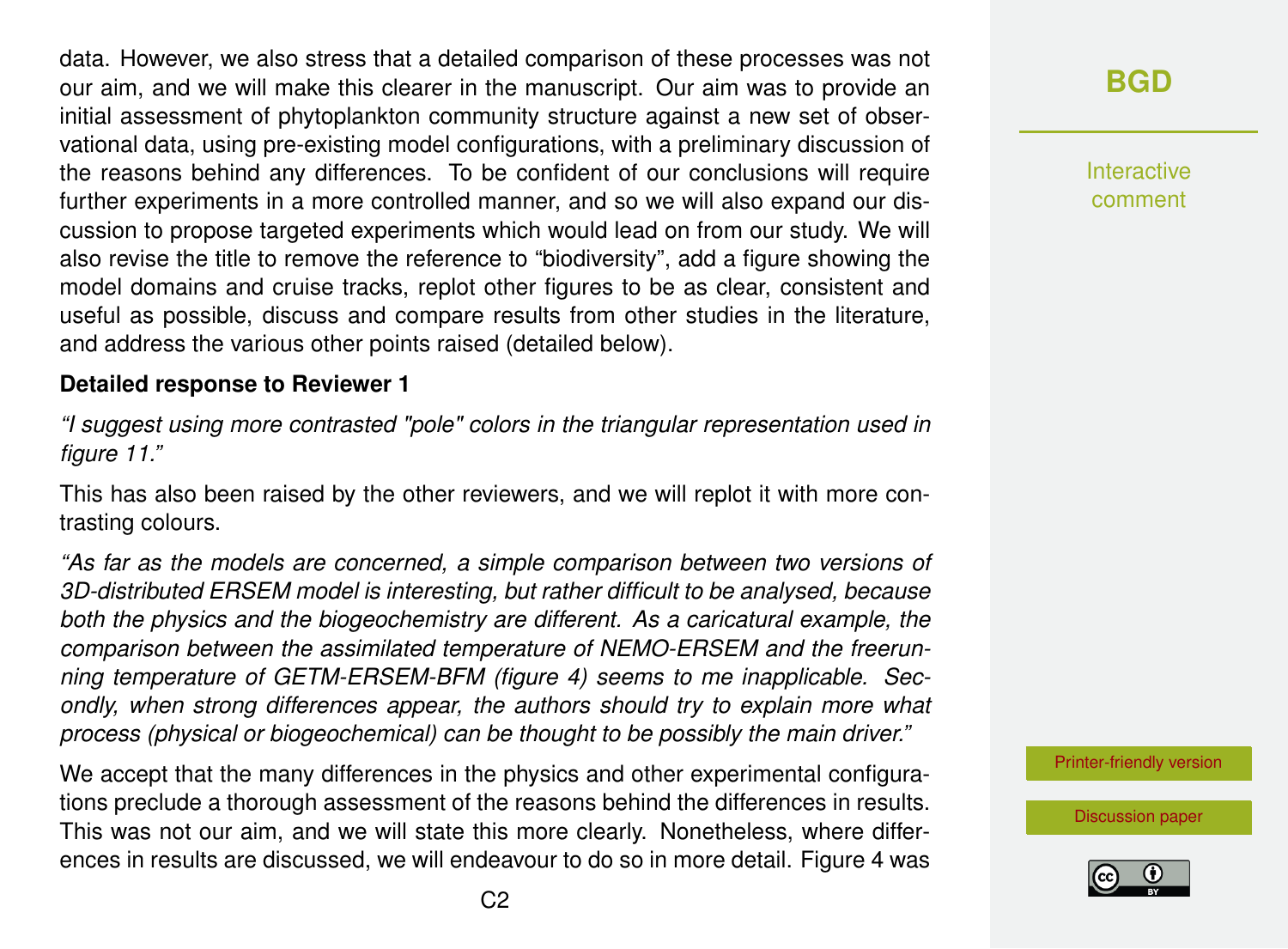included to demonstrate inter-annual and spatial variability, as well as for validation, but we can remove it if the editor wishes.

*"I disagree a little bit with the authors when they say that "both models were still able to capture the main observed features throughout the domain.""*

We will reword this accordingly.

*"For nutrients, the too coarse maps of WOA climatologies don't allow a precise validation; but the authors could try to link the different behaviours of the two versions to their deposition and remineralisation processes : in the central North Sea, GETM-ERSEM-BFM seems to trap too much the detrital forms of N, P and Si. As far as biodiversity is concerned, GETM-ERSEM-BFM clearly gives a more realistic decomposition in phytoplanktonic functional types, while the weakness of diatoms in coastal nutrient-enriched zones seems to be strongly unrealistic in the case of NEMO-ERSEM, even in August."*

We will add some discussion regarding these points.

*"The discussion could be highly improved by replacing some general considerations by a comparison with results obtained in PFTs simulation obtained by other scientists, especially those using the DARWIN model (Follows et al., 2007)."*

We will include some discussion regarding other results in the literature.

*"the results of the two models used don't support really the optimistic answer given at the end of the paper by the authors: for me the ERSEM model has to be better calibrated before being considered as able to simulate biodiversity."*

We agree that better calibration is required; our conclusion was that such calibration appears to be achievable without requiring large fundamental changes. However, we accept this is still non-trivial, and will reword the conclusion to come across as more pragmatic.

### **[BGD](http://www.biogeosciences-discuss.net/)**

**Interactive** comment

[Printer-friendly version](http://www.biogeosciences-discuss.net/bg-2016-304/bg-2016-304-AC1-print.pdf)





#### **Detailed response to Reviewer 2**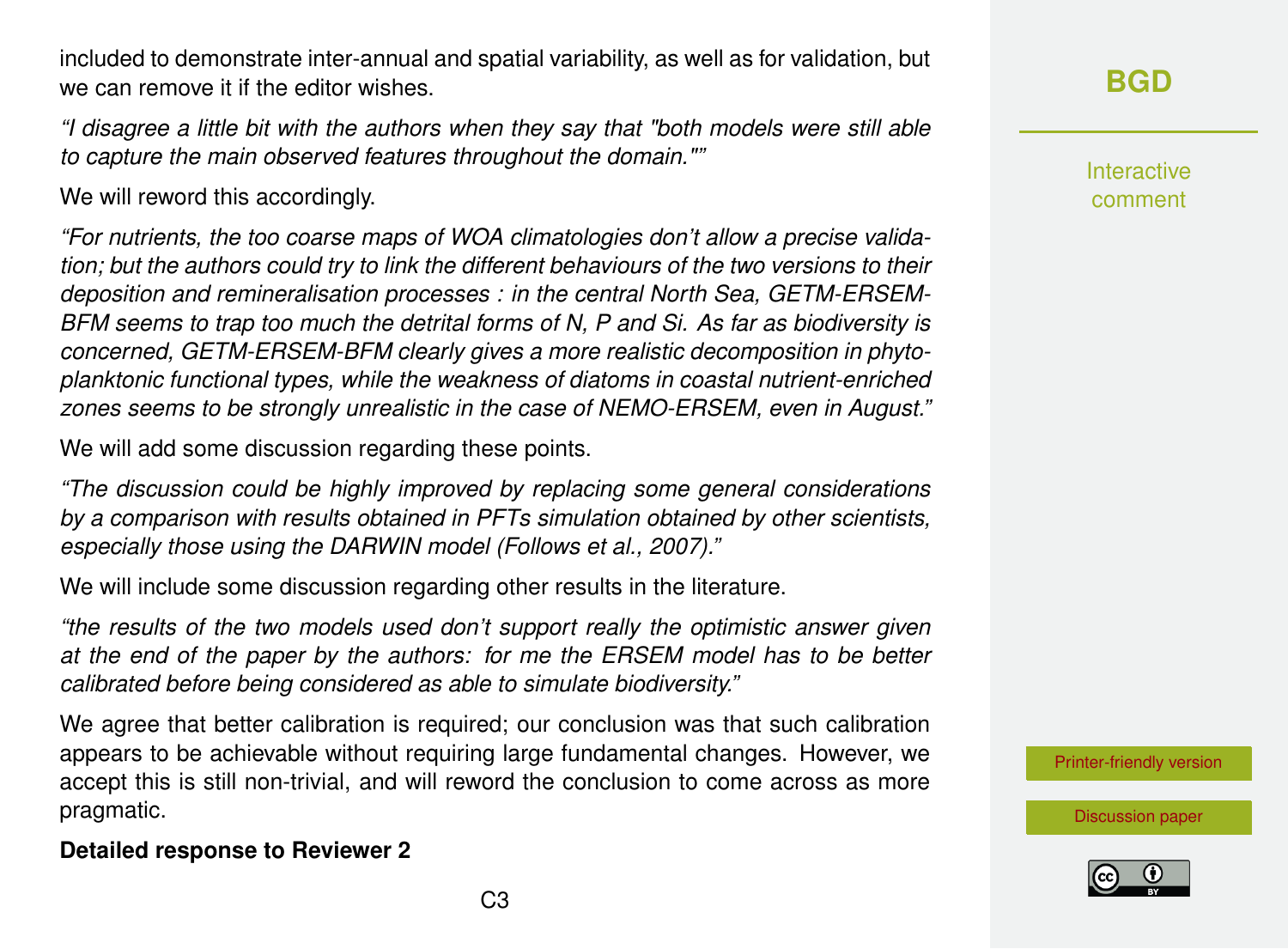*"1) The title is not representative: a) The title suggests this work is about biodiversity, but actually it's not. Although the 'relative abundance' of PFT's (Fig. 2,10 and 11) is an index relevant for biodiversity, the results are not at all discussed or framed in the context of biodiversity (in fact only the very last short paragraph of the manuscript refer to biodiversity again after the introduction, and replacing 'biodiversity' with 'phytoplankton community structure' would probably improve this paragraph already). b) Again, at the first glance 'ERSEM-type models' looks like more general than it is, whereas the manuscript is literally about 2 ERSEM versions, which could be more clearly indicated in the title. Accordingly, I invite co-authors to consider a more representative title (as changing the content according to the current title would basically result in a new manuscript)"*

Reviewer 3 also suggested changing the title, and we will do so accordingly. We will also replace "biodiversity" with "phytoplankton community structure" in the last paragraph as suggested.

*"2) Validation of PFT estimates is not a new endeavor: A recurring notion in the manuscript (abstract, introduction, summary and discussion) is that 'model estimates of PFTs are not validated', which is misleading. Quite a few attempts have been made previously to assess model performance with respect to reproducing the spatial distributions of PFTs, such as those making use of the data from continuous plankton recorder surveys, monitoring data obtained at stations located at different sites and estimates from satellite images, which should be acknowledged (examples are too many that pointing to specific studies would be unfair to others)."*

We will include a discussion of previous studies in the literature. Our intention was not to claim that this has never been done before, more that it is not done nearly as routinely as validation of total chlorophyll and other variables. We will check the document and reword accordingly where appropriate.

*"3) 'Observations' section is incomplete: In this section, only the procedures relating*

### **[BGD](http://www.biogeosciences-discuss.net/)**

**Interactive** comment

[Printer-friendly version](http://www.biogeosciences-discuss.net/bg-2016-304/bg-2016-304-AC1-print.pdf)

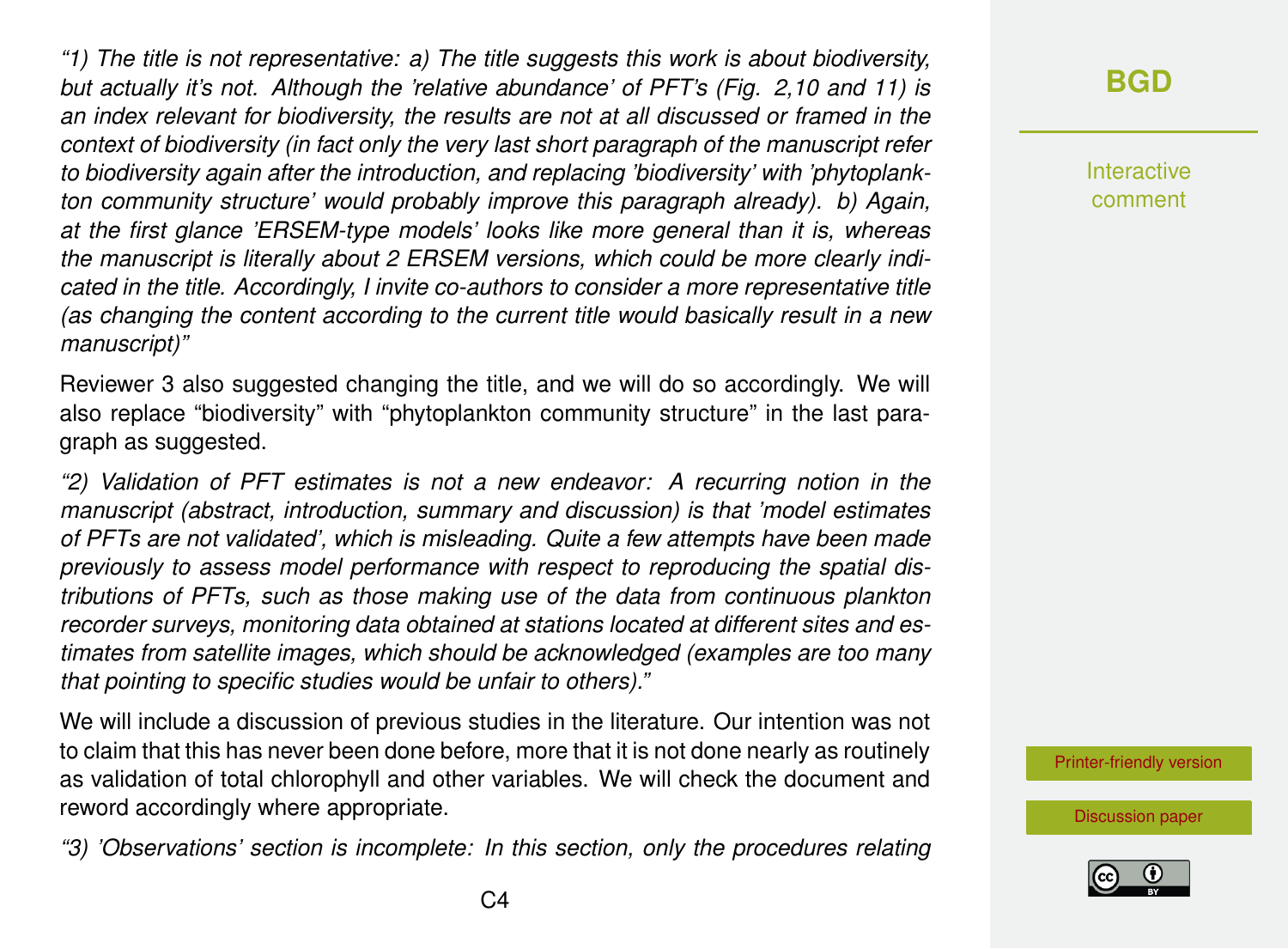*to the HPLC data are provided. Other data sources, like the 'in-situ quantification of chl-a', OSTIA-SST, OC5-chlorophyll/SPM and WOA data should be introduced also in this section, and not elsewhere (e.g., as currently done in sections 4.1 and 4.2, see also the 'Technical Corrections')"*

This section was intended purely as a description of the new set of observations introduced in this study. However, we will move the description of the other data used for validation from section 4 to section 2 as requested.

*"4) 'Models' section is inadequate: a) 3.1 GETM-ERSEM-BFM: each item in the list of additional processes to 'make [ERSEM as presented by Vichi et al. (2007)] suitable for temperate shelf seas' need a reference to previous literature if possible (like in the list items iv and v), or if not, an adequate description. b) 3.2 NEMO-ERSEM: page(P)6,line(L)15-16: the employed version of NEMO appears to be not described previously (although a full description is foreseen to be provided by O'Dea at al., in prep), so here at least some hints should be provided c) 3.3 Comparison: a figure showing the complete domains of the two models would be helpful"*

We will expand the description of the models as requested, and include a figure comparing the domains. See also our response to the related comment by Reviewer 3 below.

*"5) Fig.11 is difficult to perceive: although I like the idea of overlaying measurements on the contour-plots using a ternary color map, I found it difficult to distinguish the resulting colors. Although I admit distinguishing colors is not my strength, I wonder whether using a more saturated and bright color scheme would help (eg., as in Fig.4 of Arteaga et al. 2014). The authors may also want to consider plotting the percentage histogram of each group across total chlorophyll as in Fig. 3 of De Mora et al. (2016), which does not rely at all on the color-perception abilities of the reader."*

We will replot Fig. 11 using a more contrasting colour scheme, and investigate the value of adding a histogram plot.

**[BGD](http://www.biogeosciences-discuss.net/)**

**Interactive** comment

[Printer-friendly version](http://www.biogeosciences-discuss.net/bg-2016-304/bg-2016-304-AC1-print.pdf)

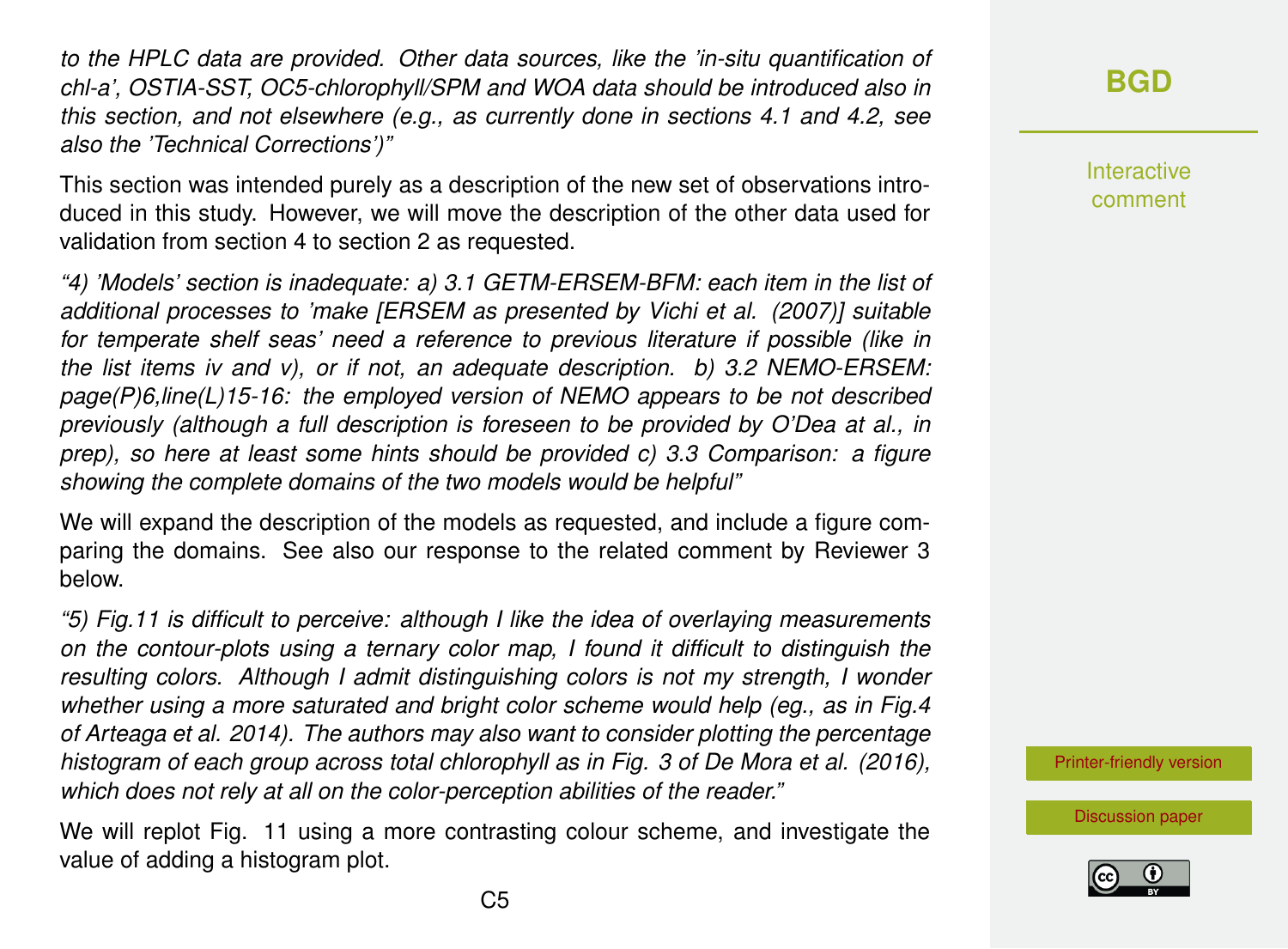*"6) How to reproduce the spatial distribution of PFT's? : as mentioned above, the results suggest that the ERSEM version previously tuned more for coastal applications (GETM-ERSEM-BFM) performs better than the one used for simulating the margin of the Atlantic Ocean (NEMO-ERSEM). But considering that the performance difference wrt the PFTs basically boils down to the reproduction of the diatom blooms at the coast by GETM-ERSEM-BFM and not by NEMO-ERSEM, the obvious follow-up question is why the latter cannot reproduce the Diatom blooms at the coast, which I believe should be straightforward to figure out. It is hinted in section 3.3 and later in P15,L1-7 that the parameterization of the PFT's is likely to be the reason, but, it should be straightforward to test whether this explanation really holds. And I believe this would be a rather useful outcome of this study with a potentially wider relevance: can an open-ocean model transferred to a coastal system just by a reparameterization of the PFTs?"*

We will investigate this point further.

*"7) What drives inter-annual differences?: Figures 4-11 suggest considerable differences between 2010 August and 2011 with respect to physical, chemical and biological characteristics. Although these differences are acknowledged throughout the manuscript, not much is done to elaborate the mechanisms driving these differences, apart from hinting 'a set of physical drivers' to be responsible for the difference (P15, L21). Again, I feel like more could be done with the available tools and data."*

We will add more discussion to this point, and investigations suggest it may be related in part to inter-annual variability in wind speeds and therefore mixed layer depths, which alters nutrient concentrations and temperatures, with knock-on effects on the ecosystem dynamics. Although as noted in our response to Reviewer 1, this is difficult to assess thoroughly given 1) that we have only one month in two years of data, 2) that the preceding months (for which we do not have PFT observations) are likely to play a role, and 3) the many differences in model configurations. Moreover, a thorough assessment was not our intention – that is left for future studies, and we will make this clearer.

### **[BGD](http://www.biogeosciences-discuss.net/)**

**Interactive** comment

[Printer-friendly version](http://www.biogeosciences-discuss.net/bg-2016-304/bg-2016-304-AC1-print.pdf)

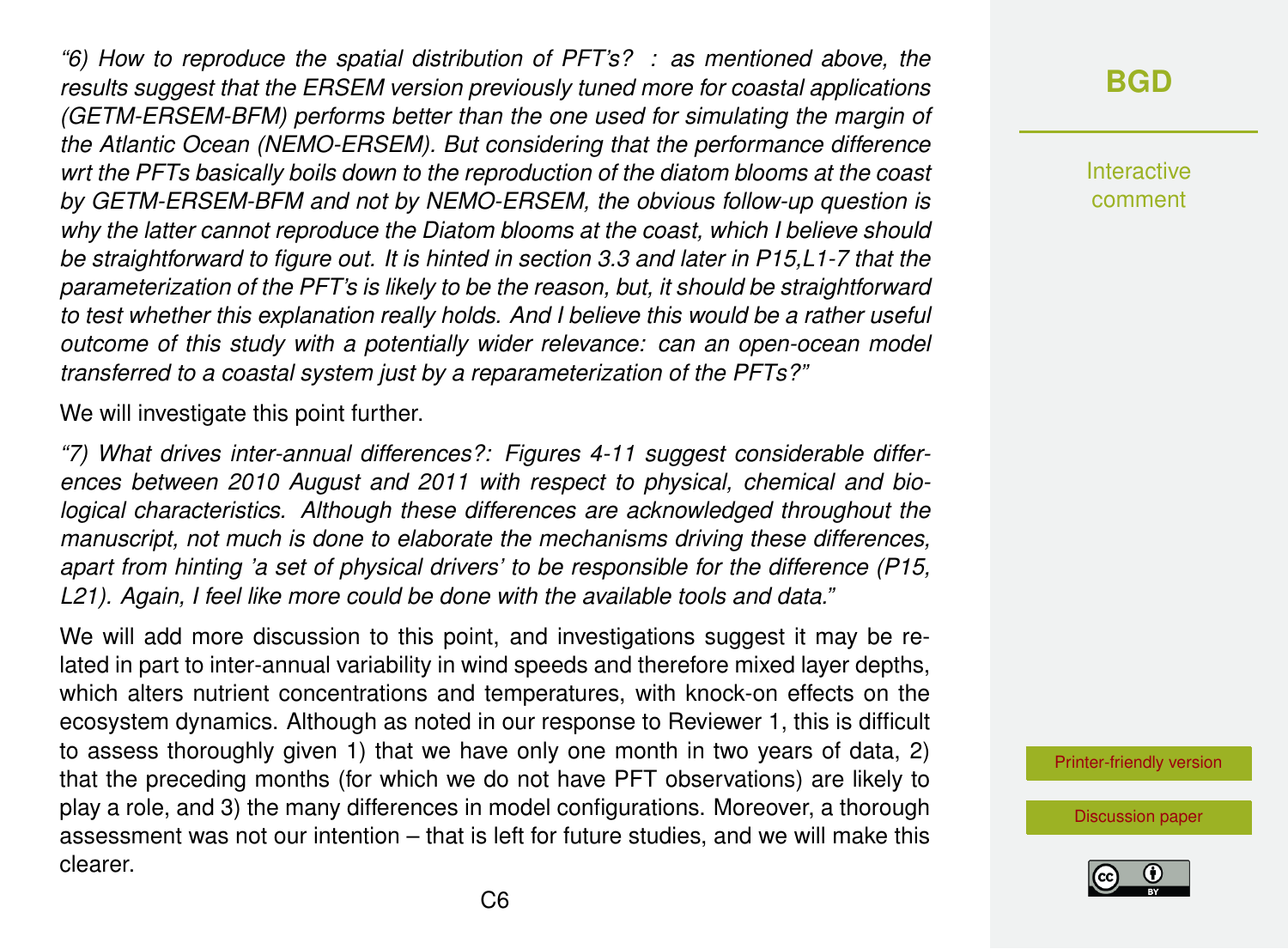#### *"Technical Corrections"*

We will address these. The question marks in Table 2 are not errors, but we accept their meaning is unclear and will modify the table accordingly. The comparison against IBTS chlorophyll was included in section 4.3 rather than 4.2 as we felt it fitted better with the rest of the validation against IBTS data.

#### **Detailed response to Reviewer 3**

*"The authors do not thoroughly investigate the differences in the physics or the nutritive environment and instead focus on the functional types chlorophyll, where as these aspects of the model are crucial to understanding the origins of the divergences between these two similar models. The two versions of ERSEM are structurally very similar, and so any diverges must be due to the physical environment, the river inputs, the SPM and light models or the parameterisations. The authors have not convinced me that the differences in community structure aren't due to the physical environment or the river influx, yet they conclude that the differences are due to the sensitivity to light and nutrients parameterisation."*

As noted above, given the many differences in configurations, a thorough investigation of physical and other model processes was not our aim. This study was intended as an initial assessment of whether off-the-shelf model versions can reproduce these data, with more detailed comparisons between the models left for future studies – we will make this clearer in the manuscript. That said, we will expand our discussion of the differences in results, and justify more clearly our conclusions.

*"For instance, the GETM-ERSEM-BFM has the productivity set much higher than NEMO-ERSEM, but this appears to be compensated by much higher river nutrient fluxes than NEMO-ERSEM. This extra riverine source of nutrients leads to the stable diatom growth in the river-influenced regions. In addition, the central parts of the North Sea that do not feel the influence of the rivers have extremely low values for total chlorophyll, as the nitrate has been completely depleted there due to the high affinity of*

### **[BGD](http://www.biogeosciences-discuss.net/)**

Interactive comment

[Printer-friendly version](http://www.biogeosciences-discuss.net/bg-2016-304/bg-2016-304-AC1-print.pdf)

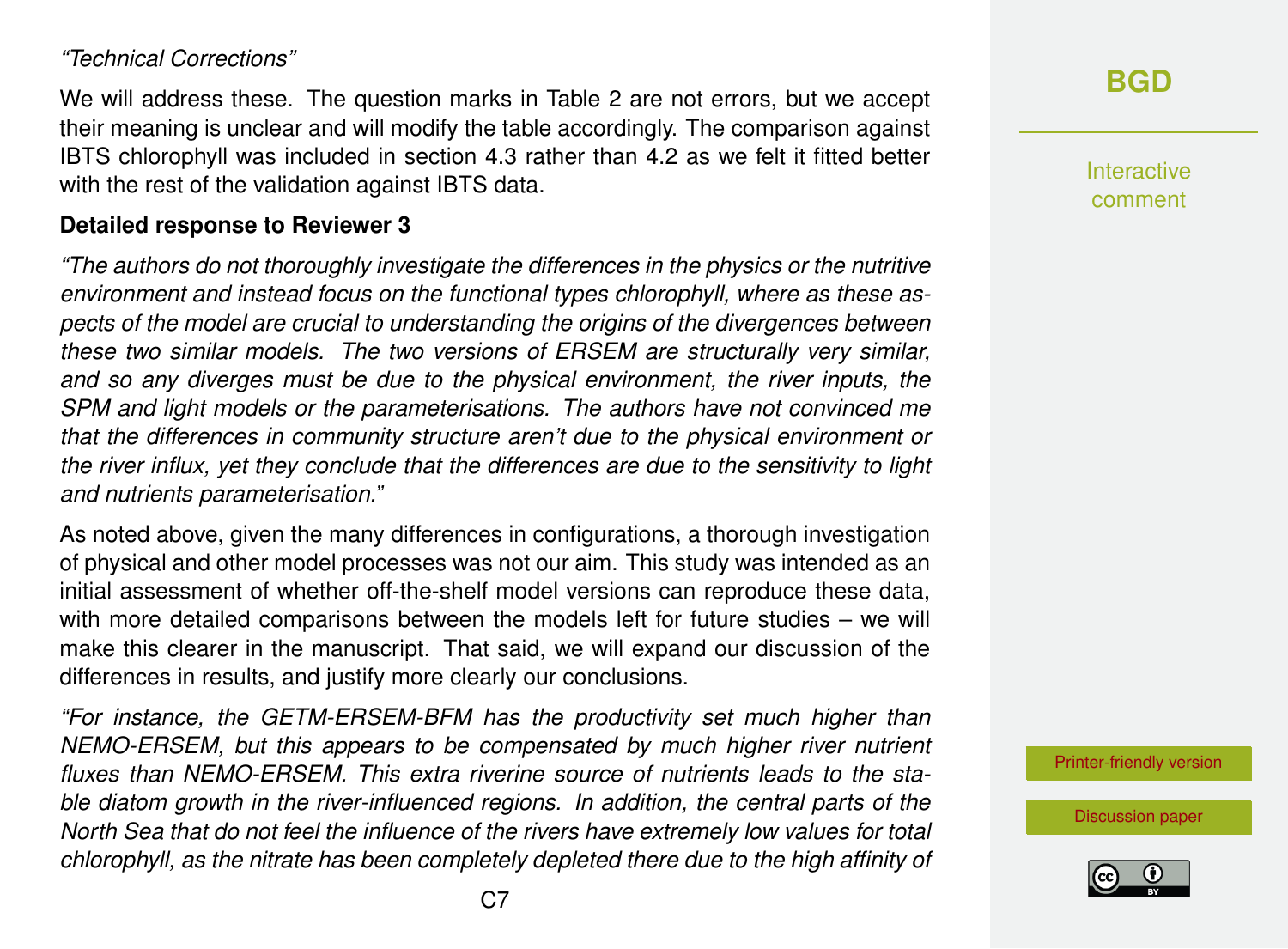*picophytoplankton. This suggests that the GETM-ERSEM-BFM community structure may be right, but for the wrong reasons. A thorough investigation of the river input, and the relationships between nutrients, chlorophyll and community structure for the two models may be needed to identify compensating errors."*

We agree, and will note these points in the manuscript. In particular, we will discuss two mechanisms that may be at work here (but which can't be separated): 1) the higher coastal nutrient concentrations in combination with the different nutrient affinity settings in GETM-ERSEM-BFM, allowing diatoms to out-compete other types, in contrast with identical nutrient affinity settings in NEMO-ERSEM; 2) the coincidence of diatoms with areas of high SPM concentrations in GETM-ERSEM-BFM (mostly absent in NEMO-ERSEM) in combination with greater light susceptibility of diatoms (again uniform across PFTs in NEMO-ERSEM). However, we would prefer to leave such investigations for future studies, with dedicated experiments performed in a configuration designed for such a comparison, rather than using these pre-existing runs. We will include in the discussion section a more comprehensive description of future work that should be performed as a result of this study.

*"Otherwise, I find that this paper to be an adequate comparison of the data and the model, but I was hoping to see more depth in the discussion and conclusions section. For instance, this paper points out that the NEMO-ERSEM simulation struggles to reproduce the August diatom concentrations seen in both the data and the other model, but does not further investigate the root cause of the differences. After providing such an in-depth description of the divergences in between the model parametrisations in section 3.3 and Tables 1 and 2 , the authors are letting themselves down by not even speculating on how specific model features could bring about the observed differences in model output. For instance, what features are in one model but not the other that could cause this? If these questions are not answerable with the current set up, perhaps the authors could propose an extension to the work that would highlight the major cause of the differences, be it nutrient affinity, nutrient stress,river influx, stratification,*

### **[BGD](http://www.biogeosciences-discuss.net/)**

Interactive comment

[Printer-friendly version](http://www.biogeosciences-discuss.net/bg-2016-304/bg-2016-304-AC1-print.pdf)

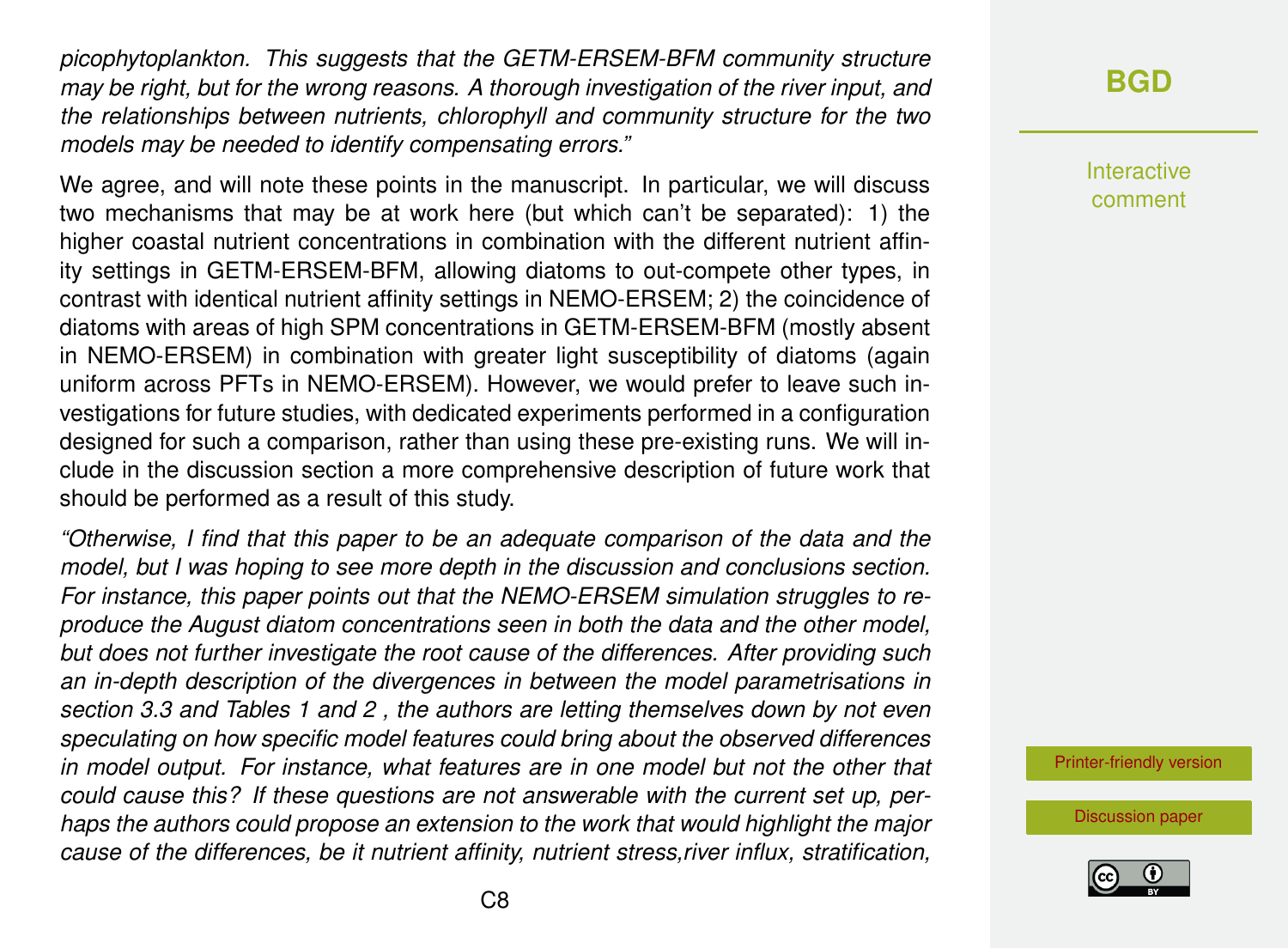*sinking, lysis or light susceptibility. A sensitivity study in a 1D column may be a possible extension that could answer the remaining questions about the ERSEM parametrisations."*

We will expand the discussion and conclusions accordingly to try and address these points, and also propose further work which would answer these questions more fully. See also our comments above.

*"The title should be revised, removing Biodiversity and "ERSEM-type models". As the authors mention in the introduction, phytoplankton community structure is an important consideration when assessing marine biodiversity, but it certainly not the only indicator. Furthermore, ERSEM-type models is not strictly defined. Please consider something like: "Observing and modelling phytoplankton community structure in the North Sea: a comparison of two biogeochemical models", but I'll let the authors come up with something better."*

We will revise the title accordingly.

*"There is only a shallow validation of the underlying physic model validation is shown. A single figure demonstrating that the SST matches is not particularly convincing by itself, especially as one of the models already assimilates SST. In the North Sea, it is important to demonstrate that the physical model that are capable of reproducing natural vertical mixing with appropriate sources of river influx (and river nutrients). This can be done by introducing a validation of the models stratification (perhaps Mixed layer depth) and surface salinity (as a proxy for influx of fresh water). The focus of the paper should remain on the PFT's, but a demonstration of the modelled physics would allow readers to gauge how realistic of an environment the two ERSEMs live in."*

We will expand the validation to include some assessment against in situ observations of temperature, salinity and nutrients.

*"I find the figure and table captions to be too brief. I would prefer having more informa-*

### **[BGD](http://www.biogeosciences-discuss.net/)**

**Interactive** comment

[Printer-friendly version](http://www.biogeosciences-discuss.net/bg-2016-304/bg-2016-304-AC1-print.pdf)

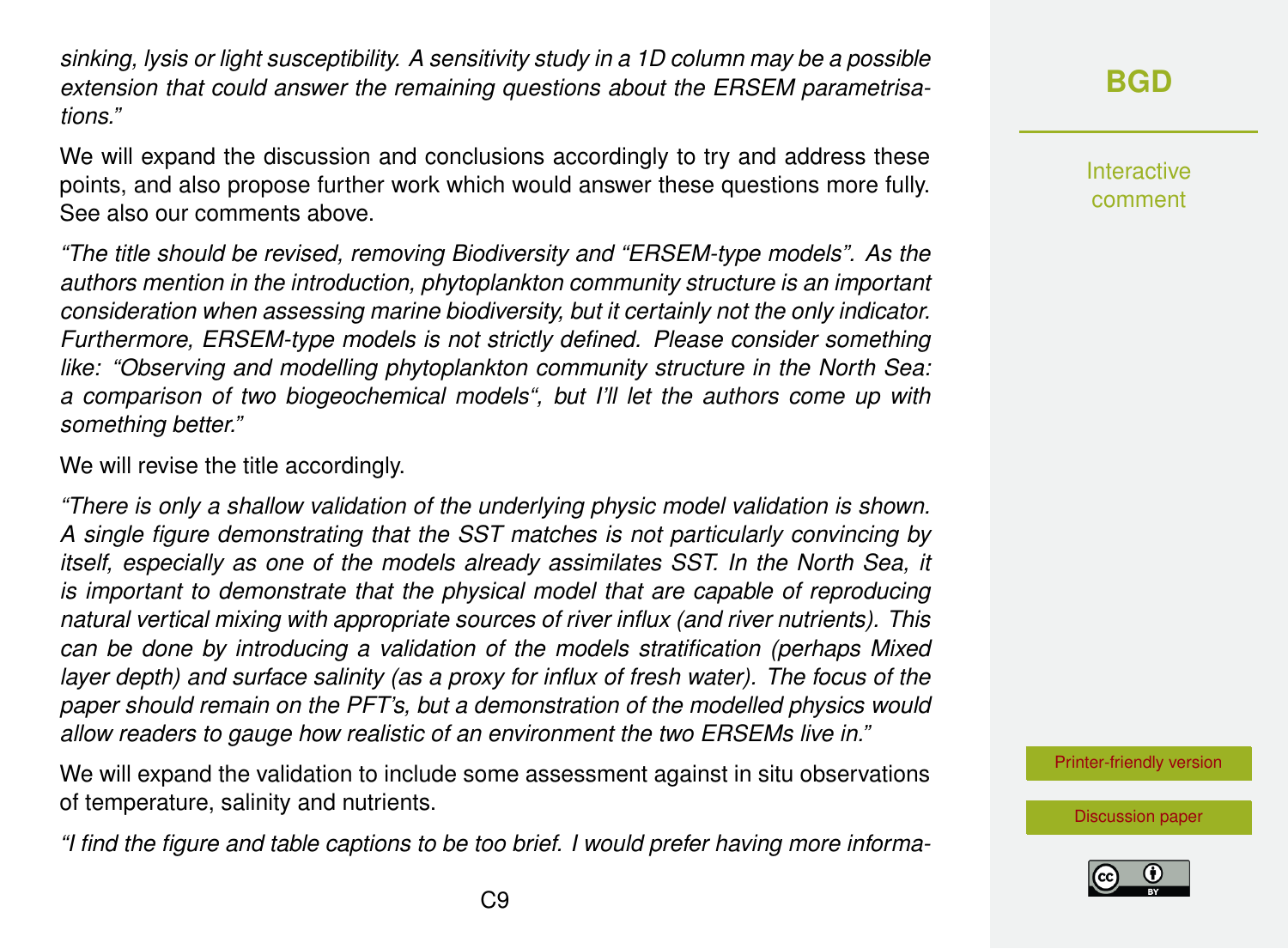*tion in them. Typically the rule of thumb is that it needs to be enough to describe the figure/table, were it taken out of context."*

We will expand these where appropriate.

*"The text in the figures can be a little on the small side and the figures are inconsistent in terms of style, legends, axes and plotting range."*

We will address these points as far as is possible.

*"L13-L16. "A comparison of the ...is key to capturing the observed biodiversity". While I agree with this statement (after replacing "biodiversity" with "Phytoplanton Community Structure"), I'm not convinced that the work establishes it as a fact. Some changes to the discussions section are needed for it to be the case."*

We will both reword this sentence and expand the discussion section.

*"P7-L18: "PML-ERSEM" is used from this point onwards, but should be explicitly defined in section 3.2."*

We will do this.

*"P8-L8-L9: "More explicit approach to sinking". What does this mean? As the impact of sinking SPM underpins one of the important results of the paper, it would be good to have a more in-depth description of sinking in the two models. Also, the detrital sinking rates (if they are explicitly defined), should be presented here or in Table 2."*

We will clarify these points.

*"P8-L9-L11: The light susceptibility parameters in table 2 are not directly comparable, due the differences in model choice described here. Can they instead be converted into some other measure of light susceptibility in order to make them comparable? Alternatively, please include the equations to allow readers to draw their own conclusions."*

**[BGD](http://www.biogeosciences-discuss.net/)**

**Interactive** comment

[Printer-friendly version](http://www.biogeosciences-discuss.net/bg-2016-304/bg-2016-304-AC1-print.pdf)

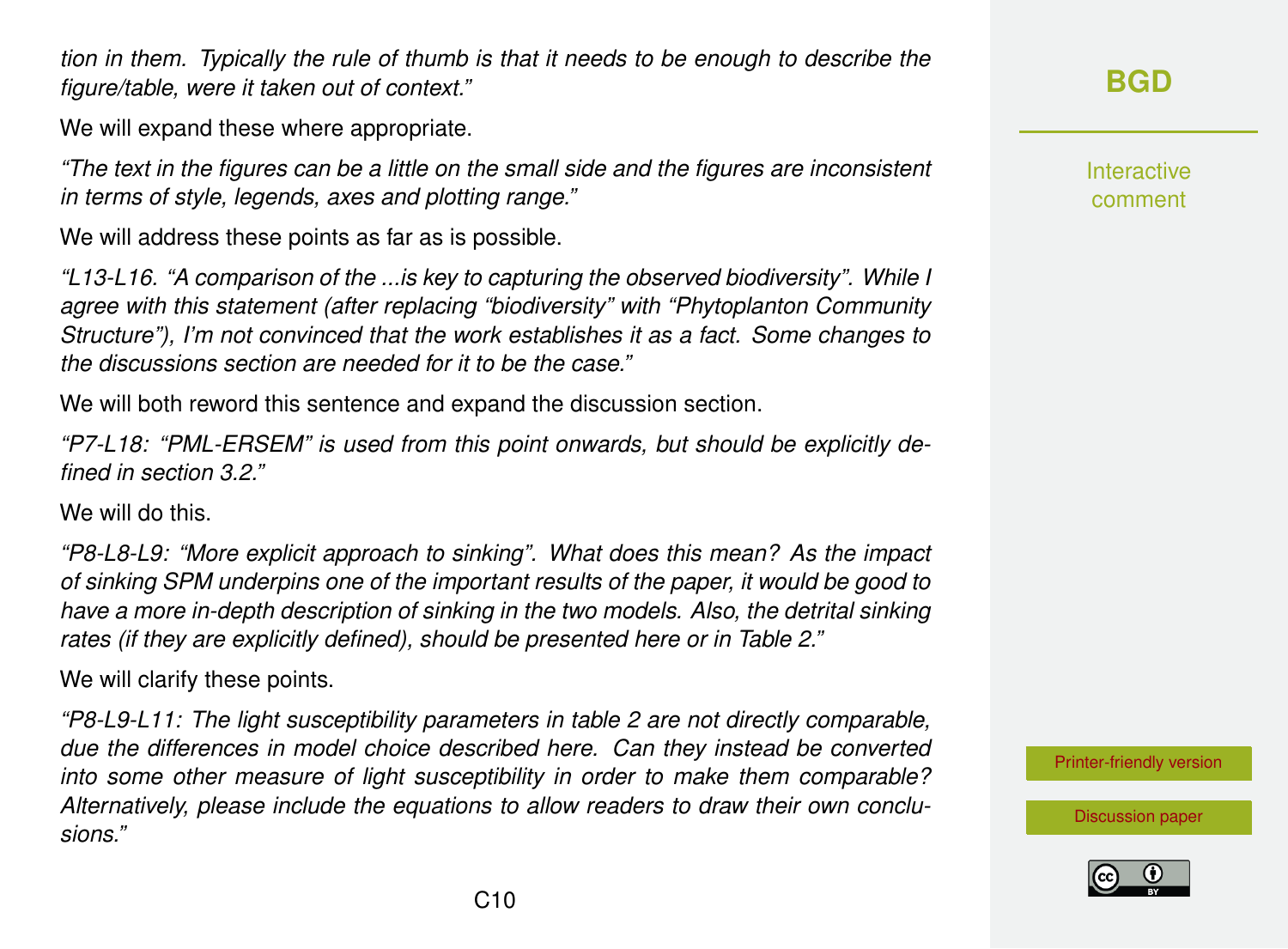We will address this.

*"P10-L14. Does using the WOA data as validation and as a boundary conditions have an impact on the statistical independence of the validation? Similarly, figures 4, 5 and 7 have what looks like an edge effect in the GETM-ERSEM-BFM plots along the Northern Edge. The high chlorophyll growth there in figure 5 suggests that there is an influx of nutrients from the edge condition, especially as the central region of the North sea has been completely nitrogen depleted. Dp any of the IBTS measurements sit in a region influenced by edge effects?"*

Yes, this will potentially affect the independence of the comparison, and we will mention this in the manuscript, although we would not expect it to have too great an influence on broad-scale patterns across the North Sea, and the WOA values inside the domain are not used by the model. There are edge effects, but the most northerly IBTS data (within the GETM-ESREM-BFM domain) are located just south of the main region of influence (see Fig. 11 for positions), so the effect on results should not be major.

*"P11-L12: "both models were still able to capture the main observed features throughout the domain". I disagree. NEMO-ERSEM does not capture the high chlorophyll values along the German coastline, and otherwise appears relatively okay. GETM-ERSEMBFM also does not capture the high chlorophyll in the German coastline (but does a better job than NEMO-ERSEM), but has far too little chlorophyll by a factor 10x-20x over most of the North Sea. This model also has far too much chlorophyll at the mouth of the Great Ouse river, at least a factor of 10x, perhaps up to 100x, but it's hard to tell because of the colour scale. The colour scale is hiding quite a lot of the variability in high chlorophyll values. The legend is logarithmically even between 0.1 and 5., but then adds what should be three colour bands into one (ie 5-10, 10-20,20-50 are all hidden in 5-50.) My suspicion is that using a logarithmically even colour scale for this figure will result in a change the description in the section of the paper."*

We will replot these figures and reword the text accordingly.

### **[BGD](http://www.biogeosciences-discuss.net/)**

Interactive comment

[Printer-friendly version](http://www.biogeosciences-discuss.net/bg-2016-304/bg-2016-304-AC1-print.pdf)

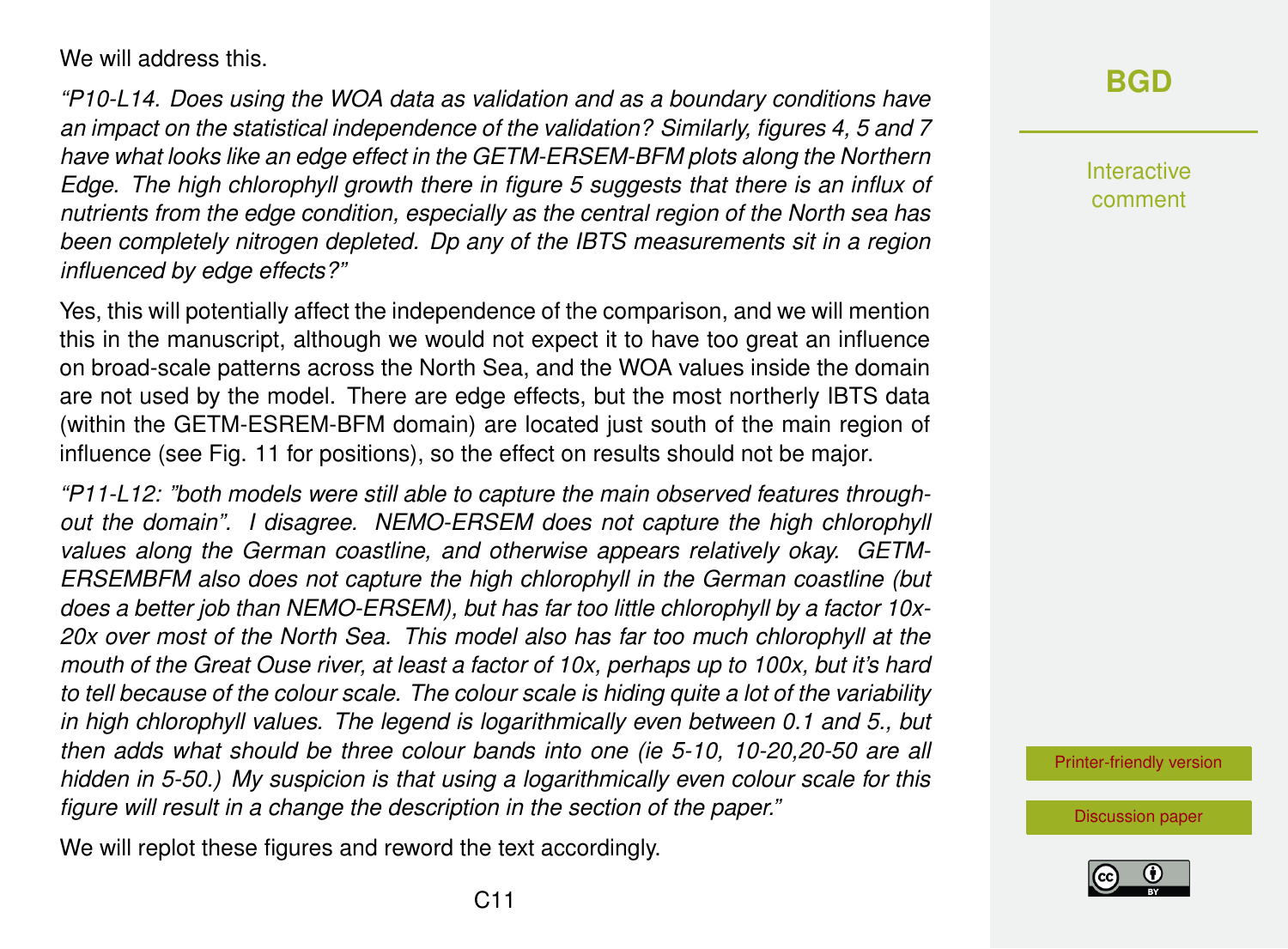*"P11-L25-L28 and figure 7. The WOA datasets seem a little coarse for this analysis, and are already used as boundaries conditions for both models. ICES have extensive nitrate, phosphate and silicate datasets available for the North Sea, which could be converted into a climatological dataset for future works."*

We will include some validation against in situ nutrient data also collected on the IBTS cruises. As far as we are aware, the WOA datasets already make use of ICES data.

*"P11-L30: "Both [nitrate plots] are in broad agreement with the climatology. Likewise for phosphate and silicate". I do not agree with this statement. To me, it looks like GETM-ERSEM-BFM is entirely nitrate depleted over most of the model region, by a factor of between 10x-100x. In addition, the regions around the south-eastern North Sea have far too much nitrogen (factor 10x). These regions coincide with the largest diatom concentrations, and it looks like diatom growth is strictly governed by excess or deficiency of nitrate. This suggests the presence of compensating errors, and may imply that the diatom community structure is right for the wrong reasons. Similarly for phosphate, GETM-ERSEM-BFM has significantly lower by around 10x than WOA, and NEMO-ERSEM fails to capture the depleted area around the Norwegian Trench. In terms of silicate, NEMO-ERSEM has significantly depleted the silicate in the northern North Sea, which is surprising, as there are not enough diatoms in the community structure."*

We will reword the manuscript to consider these points.

*"P12-L14: "are likely to have arisen from the differences in parametrisations." Is this true? Could some of the differences in the models also arise from differences in the physical models? For instance, if one model's mixing or riverine input results in lower surface silicate, then a difference in diatom behaviour would be expected."*

This is possible, we will expand the discussion and justify further our reasoning.

*"P12-L31: The ternary plots to describe the three population community structure are*

**Interactive** comment

[Printer-friendly version](http://www.biogeosciences-discuss.net/bg-2016-304/bg-2016-304-AC1-print.pdf)

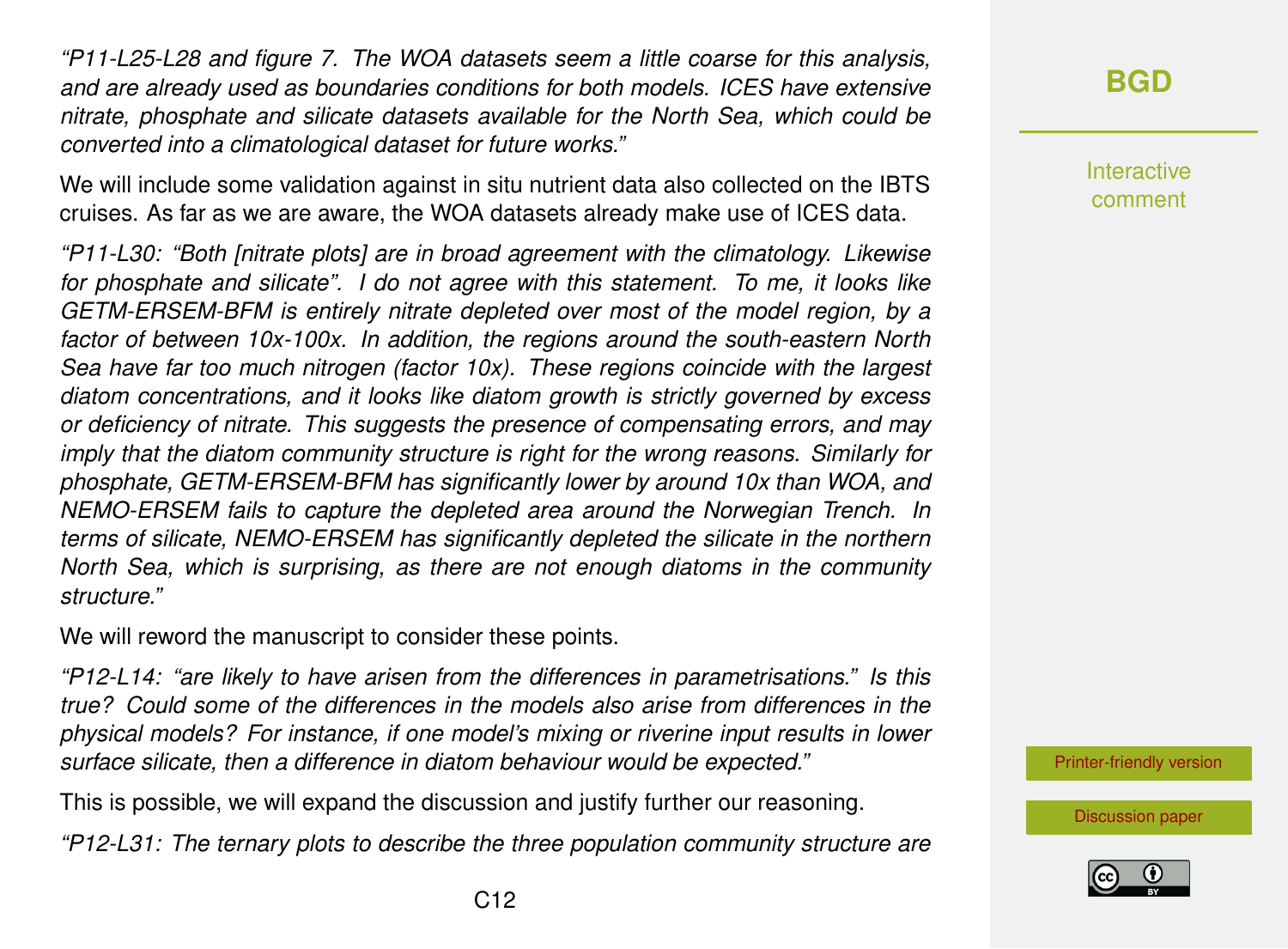*unique to this work, and may deserve their own subsection (up to the authors discretion)."*

We feel these would be best kept where they are, but will improve on the colours used as noted above.

*"P12-L32-33: "The observations form a distinct line in this space." Surely there are some interesting findings that are a direct result of this straight line? Can it be used to inform predictions? Could you fit a predictive function to this line and compare it with the three population model?"*

We will investigate this possibility.

*"P13-L5: Knowing about the distinct straight line in the in situ data of figure 10, would it be sensible to revise the colour scheme. How about something like Green: along the line, red: too much pico; Blue: too much nano? This would highlight the regions where the model sits along the accepted line seen the the data, and where it is wrong elsewhere."*

We will experiment with this, to see whether or not this gives clear results.

*"P14-L15: Why is August a challenging month to model the in North Sea?"*

We will expand on this in the manuscript, but getting the details of the stratification, nutrient concentrations and therefore phytoplankton concentrations is dependent on having successfully simulated processes in previous months, more so than at other times of year, as well as the processes seen during August. Also, being the height of summer, there are no strong temporal gradients driving the response of the system, like in spring and autumn, so the internal biogeochemical dynamics can play out most freely (both in reality and in the model).

*"P14-L19-L31: Please add a clear link and some discussion about the differences in the light parametrisations of the two models in Table 2. The differences in light susceptibility between the two models may be quite significant, but its hard to tell because of the*

Interactive comment

[Printer-friendly version](http://www.biogeosciences-discuss.net/bg-2016-304/bg-2016-304-AC1-print.pdf)

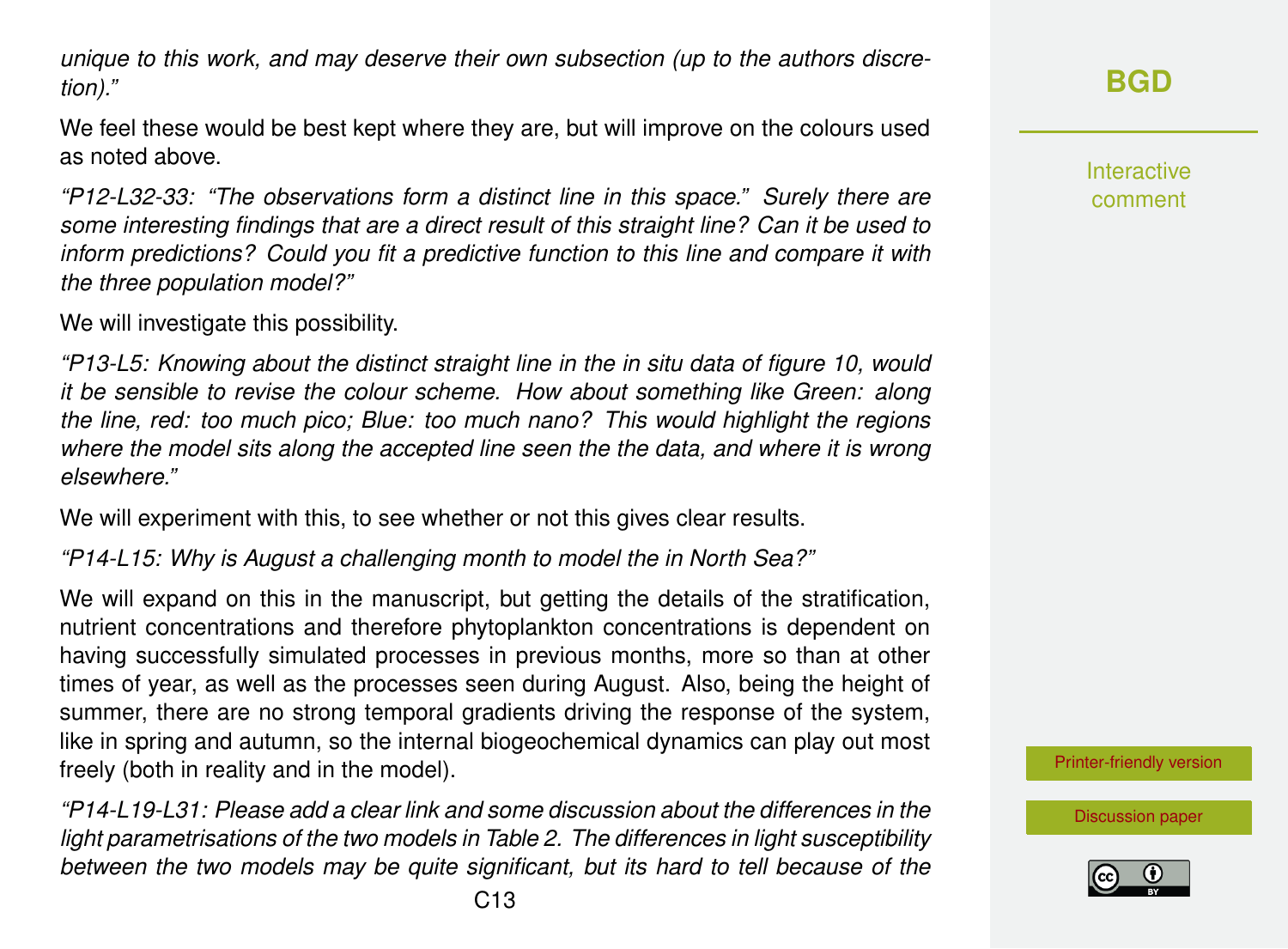*incomparable parameters. This should help support one of the major points that you make in the abstract (": : : changes in light and nutrients, is key to capturing the observed biodiversity.")"*

We will discuss this further in the manuscript.

*"P15-L3-L8: This is the most important part of the discussions section, and it would very informative to discuss how different model choices could have brought about the changes between these two similar simulations. (see general comments)."*

We will expand the discussion of this point.

*"P15-L25: After this point, the conclusions risk becoming a little hand-wavey, nonspecific and generic. For instance "close communication is needed between modellers and decision makers, so that the potential of biogeochemical models to support decision making is not lost in translation." While true, is not directly related to the conclusions of the study."*

We will try and tighten this section up accordingly.

*"16-31 – p17-2. The closing paragraph will need to be changed to reflect the new title. "Can these two ERSEM variants simulate phytoplankton community structure? ...""*

We will change this accordingly.

*"Regarding the figures, there is some inconsistency in the subplot titles and styles. Ie. Figure 2 has no sub plot titles, but figures 4,5,6,7,8 all do. The legends are in different places and have different styles. Ie Figure 5 uses discrete coloured circles, where as figure 2 uses rectangles. I prefer the larger rectangles or a color bar. (Congratulations are due for the consistent use of a single colour scheme.)"*

We will make these consistent.

*"Please add a figure showing both model domains, the north sea domain used here and both cruise paths."*

**Interactive** comment

[Printer-friendly version](http://www.biogeosciences-discuss.net/bg-2016-304/bg-2016-304-AC1-print.pdf)

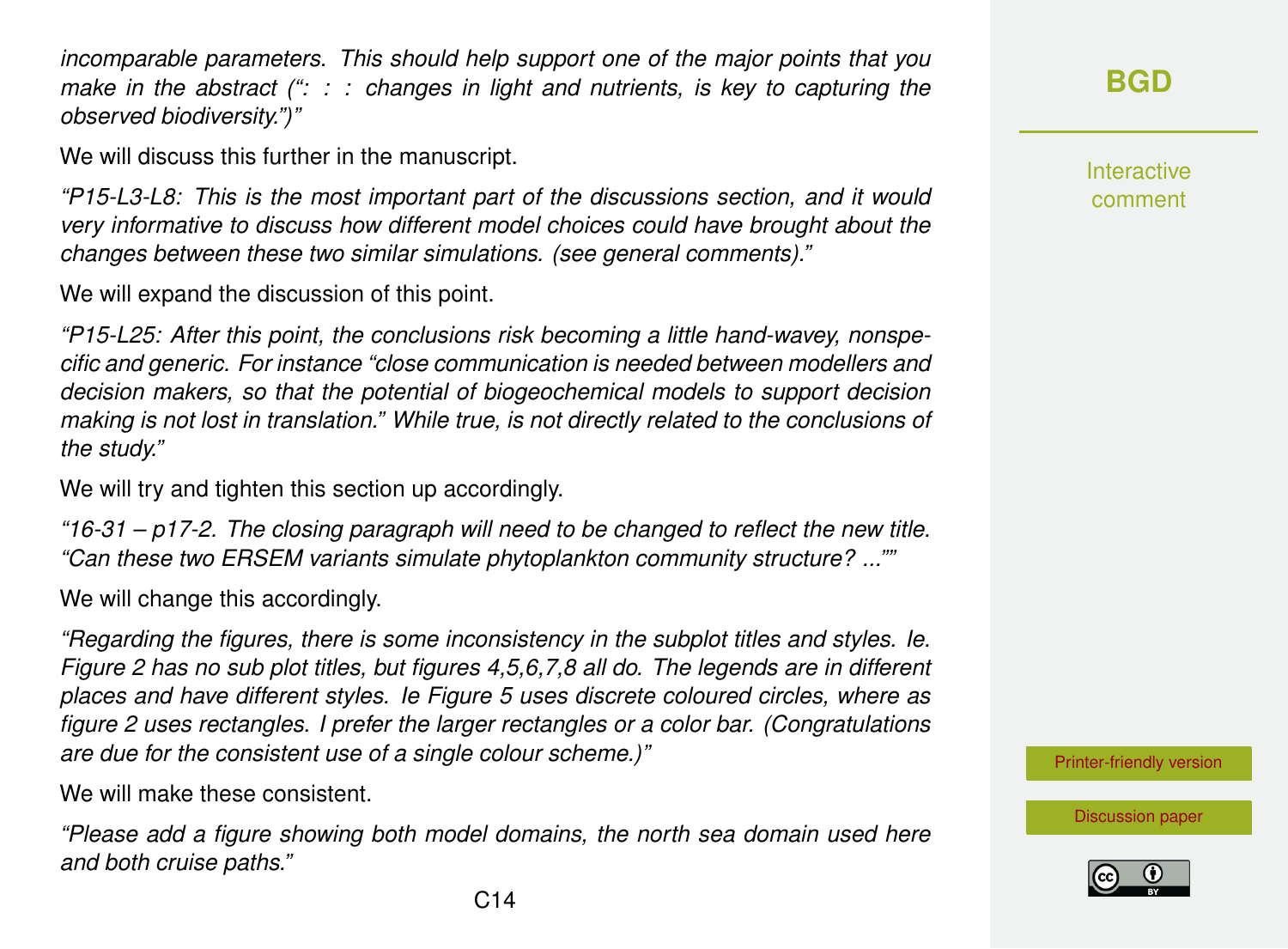We will add this. The North Sea domain used for validation is the same as the GETM-ERSEM-BFM model domain, and we will make this clear in the manuscript.

*"Figure 1: The axis labels, units, location markers are very small and hard to see. Please thicken the outline of the in situ data circles in a) and b) as in Figure 11. Also, can you please make the location makers (the capital letters) stand out more. You could do this by adding a white shadow to the letter edge or by adding an opaque text box. None of the subsequent maps include grid lines or latitude/longitude ticks, was there a reason why these plots do? If the goal is to introduce the readers to the domain, perhaps you would be better served by adding a map showing both model domains, the north sea domain used here and both cruise paths? The legend is above the plot axes, where as in all other plots it sits on the right of the plot. Elsewhere, the chlorophyll is shown using logarithmic scale, but c) and d) use a linear scale. Parts c) and d) are described but not referenced again. What was the motivation of including two times series plots?"*

We will replot this figure to be easier to read and consistent with other figures. c) and d) are intended to compare the different in situ sampling methods of chlorophyll, as well as variability, and we will discuss them further.

*"Figure 2: This plot has a very different style to the other plots. The sub-plots have no boarder, the coastlines are much higher resolution, they show rivers, the land is a different colour, and the coastline line is much thinner."*

We will replot this to be consistent with the other figures.

*"Figure 3: The "closest to the reference data" point of a Taylor plot is on the x-axis at avalue of 1. This point is usually marked with a dot, or the axis label "ref". Please add that point or label to this figure."*

We will add this.

*"Figure 5: This figure shows the satellite Chlorophyll and both models, but it may benefit*

**Interactive** comment

[Printer-friendly version](http://www.biogeosciences-discuss.net/bg-2016-304/bg-2016-304-AC1-print.pdf)

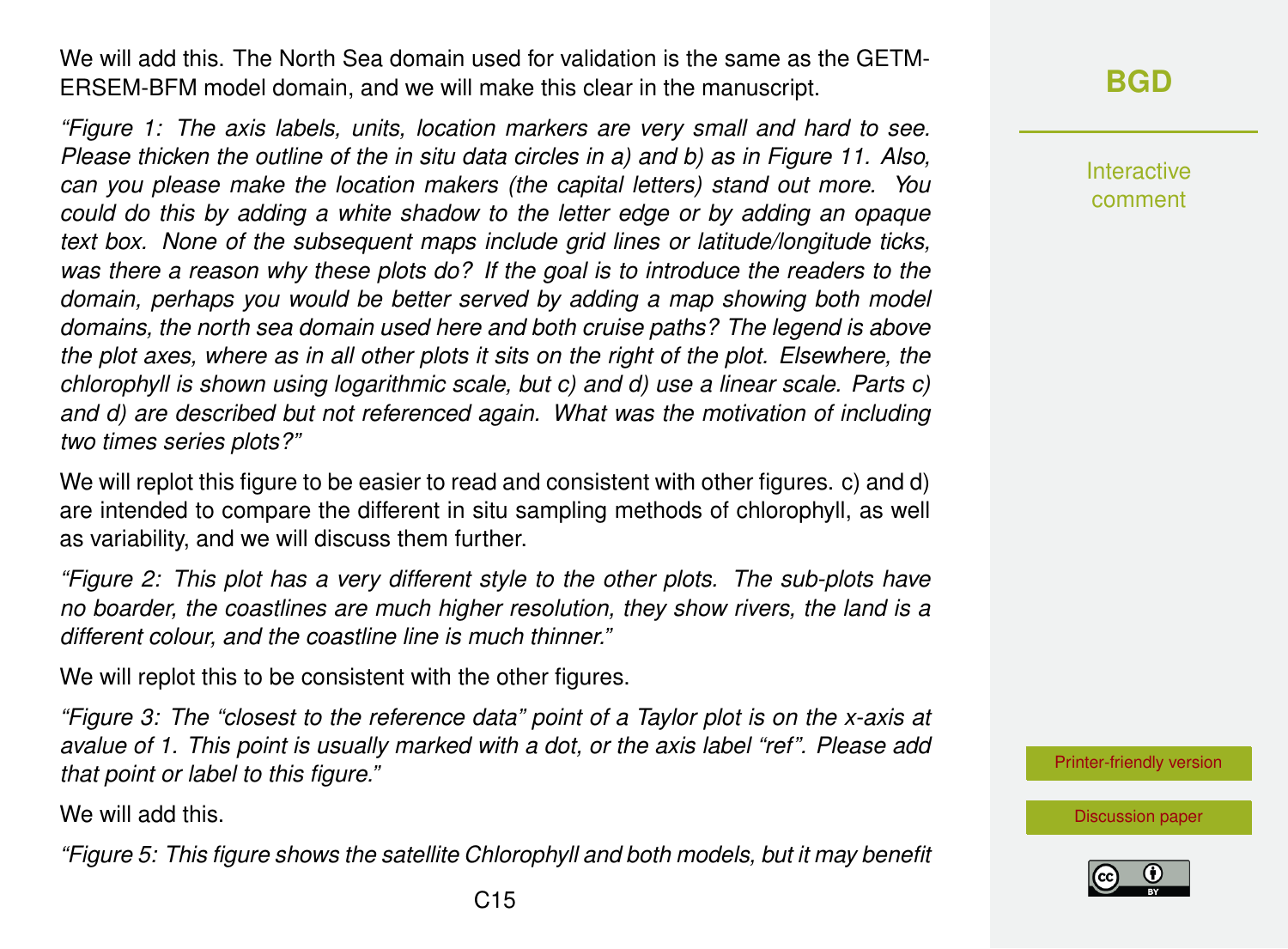*from showing the in situ data as well in another two subplots. The colour scale hides quite a lot of variability here. The legend is logarithmically even between 0.1 and 5, but then adds what should be three colour regions into one (ie 5-10, 10-20,20-50 are all hidden in 5-50.)"*

We decided against including the in situ data as we felt that would duplicate the information in Fig. 1, and also they do not coincide in time (the satellite data being monthly composites, and the IBTS data discrete data with each data point collected at a different time). Hence it would risk sending the wrong message about the validity of the satellite data. However, we can add it if the editor wishes. We will also modify the colour scale, as with Fig. 1.

*"Figure 6: This figure and the associated description in p10-L20-23 may benefit from a logarithmic colour scale."*

We debated whether the scale should be linear or logarithmic, and settled on linear, but we will revisit that debate.

*"Figure 8: I find myself flipping back and forth between this figure, figure 2 and figure 5. There are two gaps in the 4x3 grid. Would it be possible to put total chlorophyll for each model in there? Alternatively, would it make more sense to add a second version of this figure with the three populations instead of the 4 and 5 PFTs and also the in situ data from figure 2?"*

We will investigate these different options and see what seems to work best.

*"Figure 9: The subplot shape is not the best here. Tall and narrow subplots seems to mask the overall shape of the data. If they were short and wide, it may make it easier to inspect the data. As mentioned above, have you considered overlaying the three population fits of of Devred 2011, Hirata 2011 or Brewin 2015 onto subfigures a) and d) of this figure, ? This would allow a comparison of how the North Sea compares with the rest of the global ocean, as in figure 11 of Holt 2014 or in de Mora 2016. With*

## **[BGD](http://www.biogeosciences-discuss.net/)**

**Interactive** comment

[Printer-friendly version](http://www.biogeosciences-discuss.net/bg-2016-304/bg-2016-304-AC1-print.pdf)

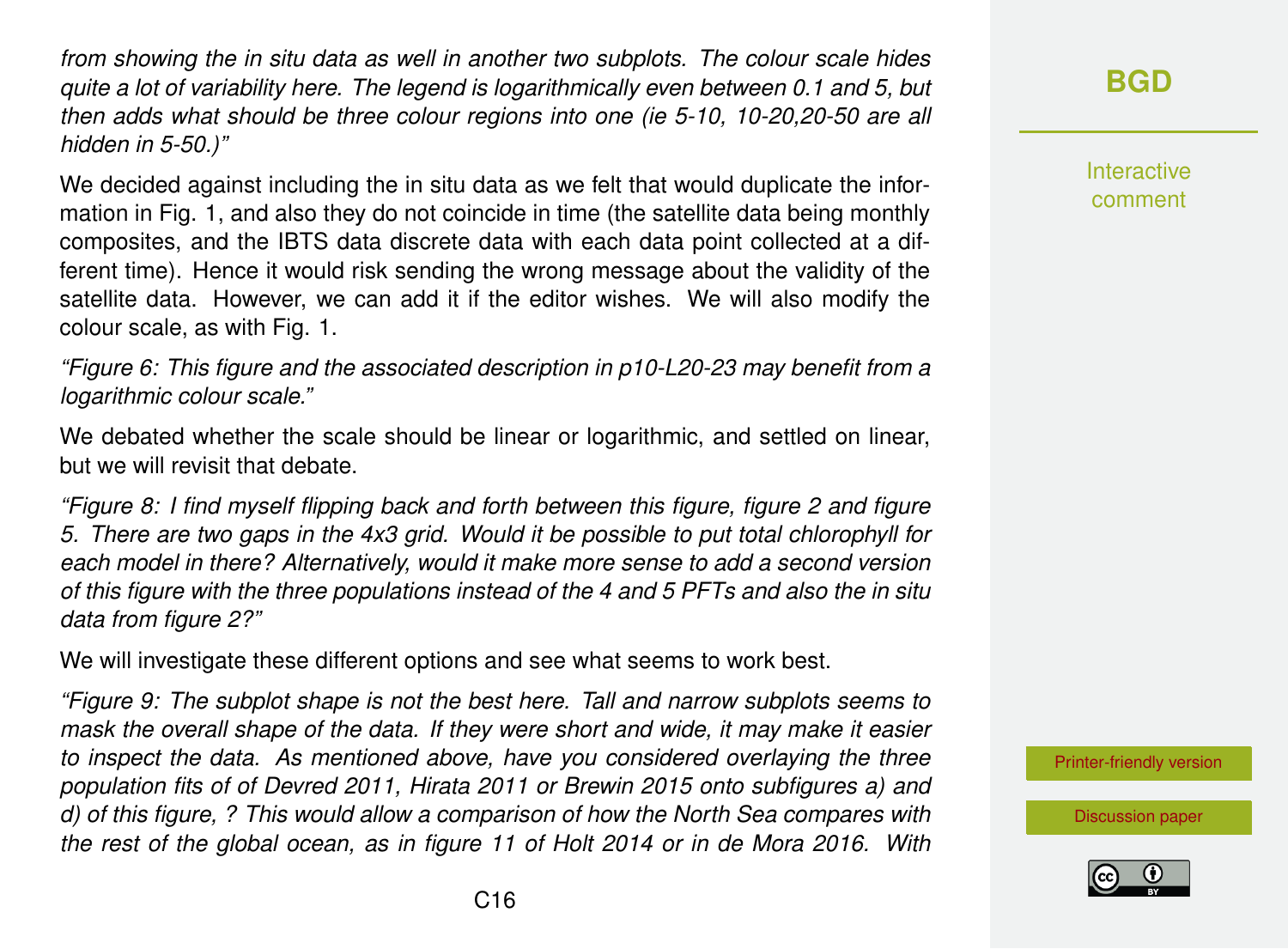*only 85 data points you may struggle to apply the three population model to your three data sets, but it should be possible to apply the three population model to the full (not subsampled) model datasets. This could be overlayed onto subfigure b), c) e) and f). Is it even necessary to sub-sample the model data to match the in situ measurements? Judging from figure 1, the cruises have done a great job at getting an spatially even distributed data set of the North Sea. Could you comment on the detection limit of the HPLC data? The GETM-ERSEM-BFM model seems to have values much lower than that seen in data. Is that a detection limit effect not present in the model?"*

We will replot these to be short and wide, and look into including the three population fits either overlaid or as a separate subplot. We feel that sub-sampling the model data is important for a robust comparison with the observations. However, we agree that this limits the number of data points, so will look into including additional subplots using all the model grid points, and applying the three population model to these. The HPLC data has a detection limit of 0.01 mg m-3, but all observations were above this limit, hence why no cut-off was applied to the model data. We will mention this in the text.

*"Figure 10: Can you please change two of the circular markers to squares and triangles, like in figure 9 so that these plots work in grey scale too?"*

Yes, we will do this.

*"Figure 11: This plot is the only figure in the work with a continuous colour scale, but it is the figure that would benefit the most from a discrete colour scale. In grey-scale, the legend becomes very uniform. See above comments about an alternative colour scale."*

We will change this to be discrete, and also modify the colour scale, as has been raised by all reviewers.

*"Table 1: Please add a "further reading" or "references" line with at least one reference for each model."*

### **[BGD](http://www.biogeosciences-discuss.net/)**

**Interactive** comment

[Printer-friendly version](http://www.biogeosciences-discuss.net/bg-2016-304/bg-2016-304-AC1-print.pdf)

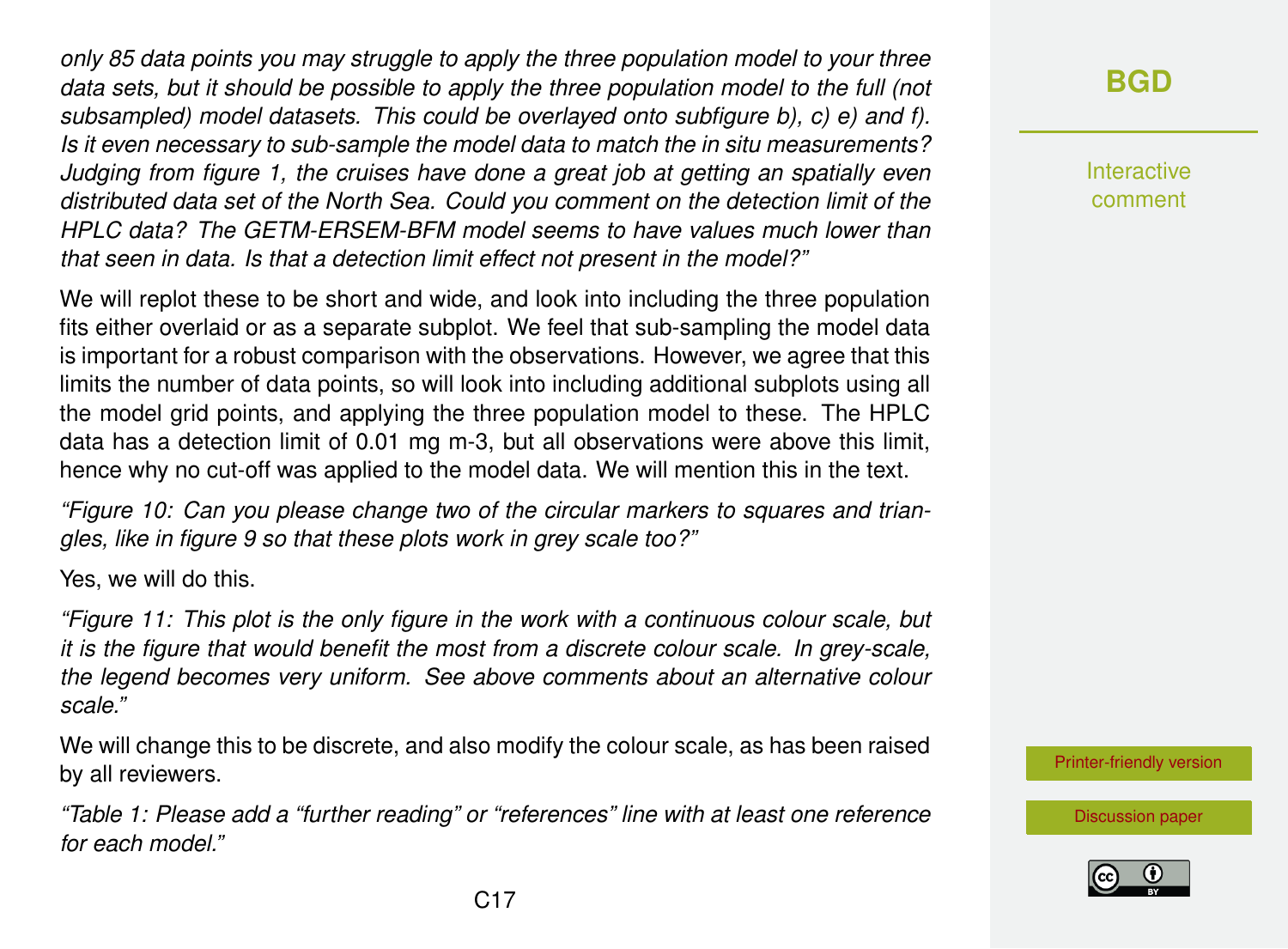We will add this.

*"Table 2: In the header line, please replace ERSEM's internal PFT's names (P1-P4) with the public facing names used elsewhere in the paper."*

We will modify the headers, and make the parameter names clearer as raised by Reviewer 2.

*"Table 3: This table only shows total Chlorophyll, but it would be valuable to look at similar statistics for the rest of the community structure. ie pico, micro and nano in both models vs the IBTS data (but only for 2010+2011, you wouldn't need both years separately)"*

We will add these statistics.

*"Technical Corrections"*

We will address all these.

#### **Detailed response to M. Butenschön**

*"However, with respect to the speculation on the reason of differences in comunity structure in the two models already discussed by the referees, I'd encourage the authors to take into consideration the insights of Sinha et al. 2010, demonstrating the sensitivity of the modelled ecosystem food-web structure to the physical driver alone. These findings are potentially in contrast to the hypothesis that the causes for differences in comunity structure are mainly in the parametrisation of the biogeochemical model, which therefore requires a much more solid base (e.g. simulations using identical physical driver and external forcings)."*

As suggested by the other referees, we will expand our discussion to further consider the roles of different drivers, and will take the work of Sinha et al. (2010) into account as part of this discussion. We will also make clear that further experiments are likely required to come to firm conclusions on this issue, and will outline potential future work.

### **[BGD](http://www.biogeosciences-discuss.net/)**

Interactive comment

[Printer-friendly version](http://www.biogeosciences-discuss.net/bg-2016-304/bg-2016-304-AC1-print.pdf)